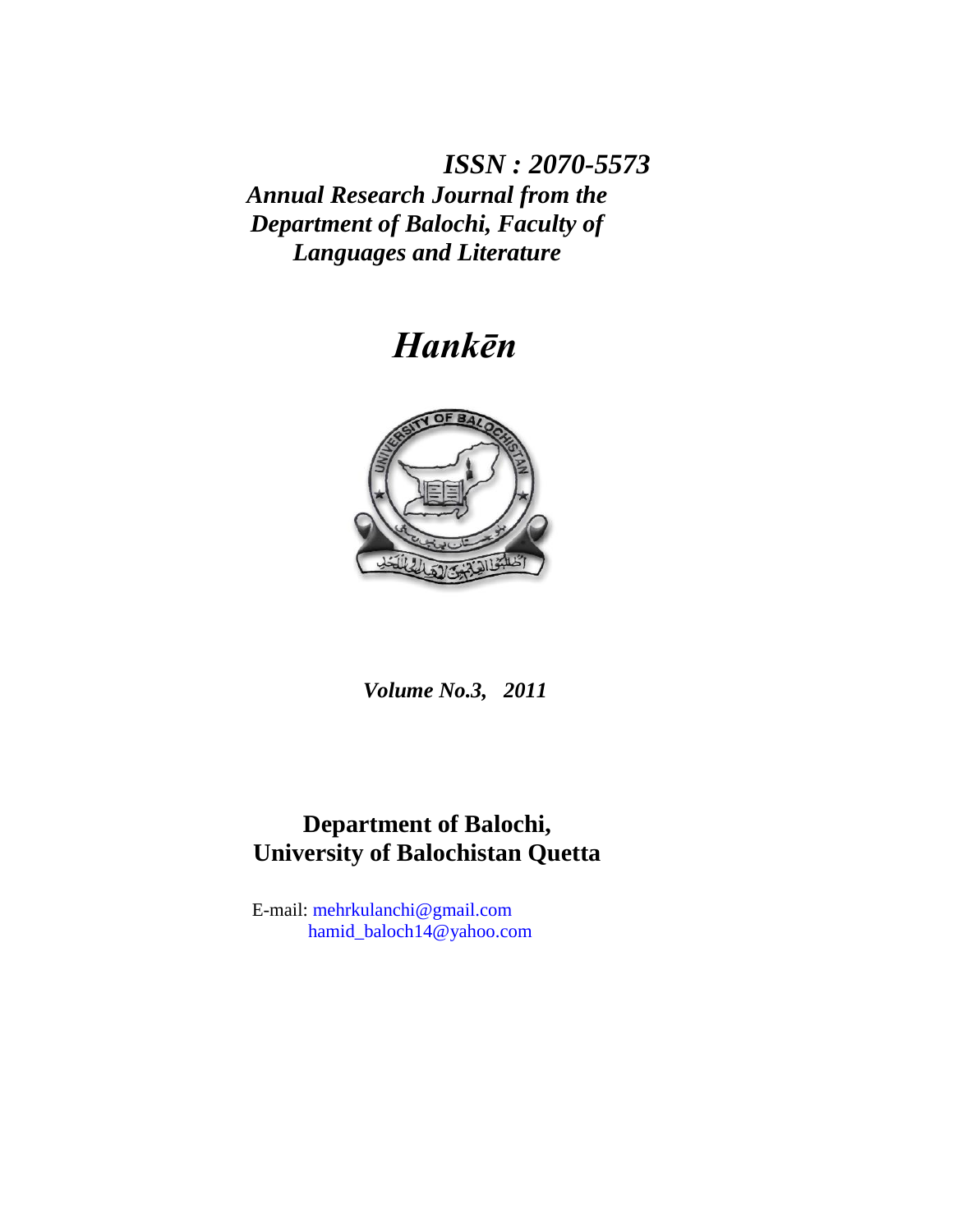## **Patron in Chief:**

|                           | Prof. Dr. Abdul Nabi<br>Vice Chancellor University of Balochistan |
|---------------------------|-------------------------------------------------------------------|
|                           | Quetta.                                                           |
| Patron:                   |                                                                   |
|                           | <b>Prof. Dr. Mehrab Khan Baloch</b>                               |
|                           | Pro-Vice Chancellor University of                                 |
|                           | Balochistan Quetta.                                               |
| <b>Editor:</b>            | Dr. Abdul Saboor                                                  |
|                           | Chairperson, Department of Balochi                                |
|                           | University of Balochistan Quetta.                                 |
| <b>Sub Editor:</b>        | <b>Rahim Bakhsh Mehr</b>                                          |
|                           | <b>Assistant Professor,</b>                                       |
|                           | Department of Balochi,                                            |
|                           | University of Balochistan, Quetta.                                |
|                           | <b>Hamid Ali Baloch</b>                                           |
|                           | Lecturer Department of Balochi,                                   |
|                           | University of Balochistan, Quetta.                                |
| <b>Associate Editors:</b> | <b>Dr.Zeenat Sana</b>                                             |
|                           | <b>Nasreen Baloch</b>                                             |
|                           | <b>Abdul Razzaq Dad</b>                                           |
|                           | <b>Hassan Janan</b>                                               |
|                           | <b>Rafiq Ahmad</b>                                                |
|                           | Zahid Hussain.                                                    |

## **Advisory Editorial Board.**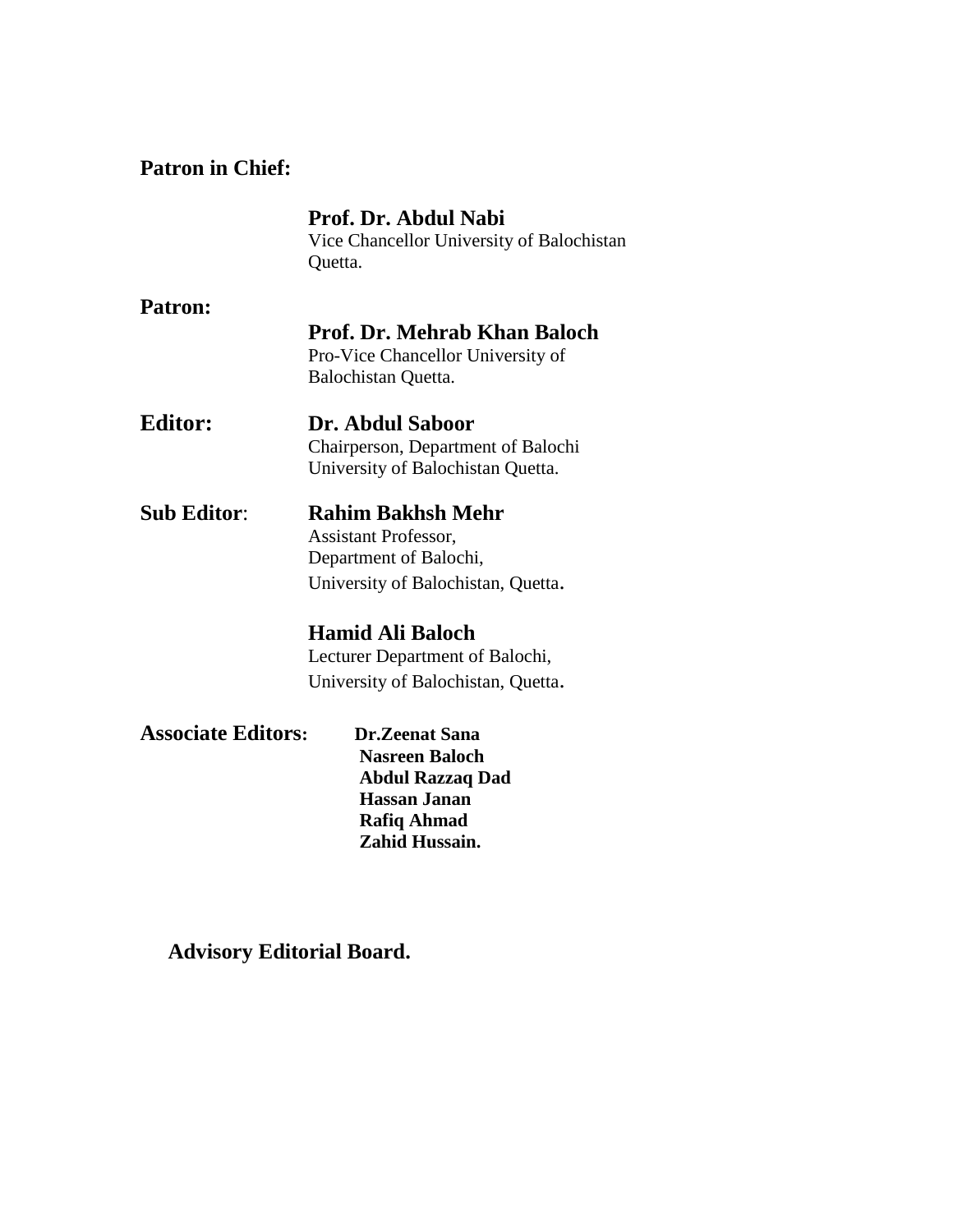**Prof. Dr. Vyacheslav V.MOSHKALO** Institute of Linguistics Russian Academy of Sciences Department of Iranian Languages Bolshoy Kislovskiy pereulok, 1 103009 Moscow Russian Federation **Dr. Nek Buzdar** Department of Economics California State University Fullerton. **Prof. Dr. Carina Jahani** Department of Linguistics and Philology Uppsala University, Sweden **Dr.Agnes Korn** Assistant professor(*wissenschaftlicheAssistentin*), Department for Comparative Linguistics, Phonetics and Slavic University of Frankfurt a.M. Germany **Dr. Mahinnaz Mirdehghan** Department of Linguistics, Faculty of Letters & Human Sciences Shahid Beheshti University Tehran, Iran. **Dr. Taj Muhammad Breseeg** Trondheinsgatans,164 32 KISTA,Sweden **Prof. Dr. Abdul Razzaq Sabir** Director, Balochistan Studies Center, University of Balochistan, Quetta **Prof. Dr. Muneer Ahmad Baloch** Director Area Study Centre University of Balochistan, Quetta. **Prof.Dr. Abdul Hameed Shahwani** Dean, Faculty of Languages and Literature University of Balochistan, Quetta. **Wahid Bakhsh Buzdar** Assistant Professor (Balochi) Quaid-e-Azam University Islamabad.  **Dr.Gul Hassan** Pro-Vice Chancellor, Lasbela University of Agriculture, Water and Marine Sciences, Lasbela Balochistan.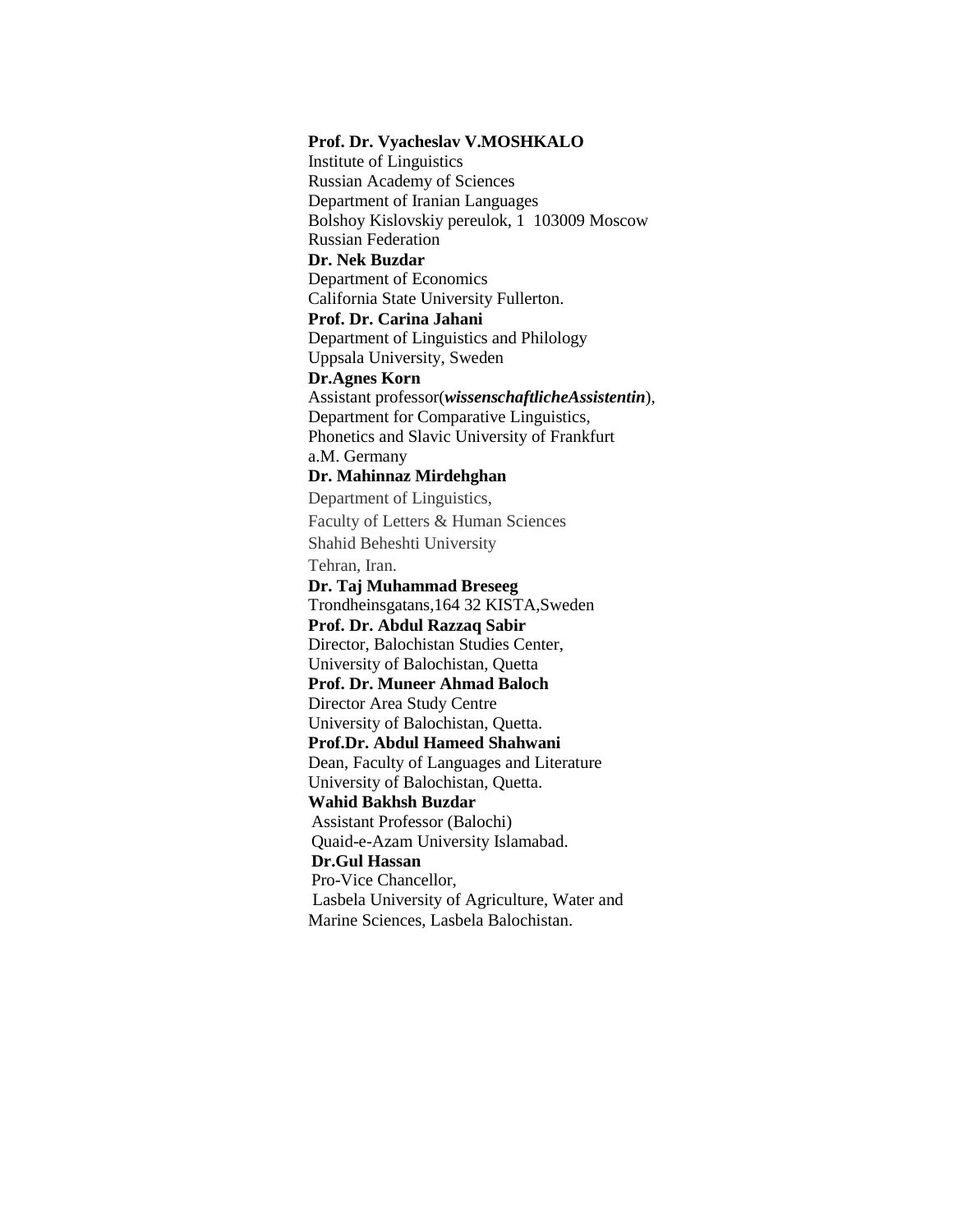## **Juniper Forest in Balochistan, A National Heritage At The Verge Of Elimination Due To Urbanization Is In Need Of Sustainable Development**

#### **H. Batool , Zahoor Ahmad Bazai, T. Aqil**

#### **Abstract:**

*Ziarat, a beautiful valley with the Juniperous excelsa forest is unique being the 2nd largest Juniper forest throughout the world, the first largest is in California. This is the only compact forested area in province of Balochistan, Pakistan which is otherwise a forest deficient area. The juniper evergreen trees are one of the slowest growing trees in the world and are often called 'living fossils' for having trees as old as 2500-3000 years. In the current study extensive survey of five different densely populated areas of the forest were made. The impact of urban population of the area assessed through collection of data on the intensity and percentage of different forms of injuries (stem cutting, debarking, branch cutting, lopping, pruning, burning etc.). A Participatory rural appraisal (PRA) study was also conducted to draw conclusions on the living standards of the local population. The study revealed extensive anthropogenic injuries to the juniper forest and direct deforestation in densely populated areas. These injuries are responsible for not only death of trees due to weakening but also renders the trees vulnerable to fungal, insect and other parasite attacks which ultimately result in the death of the trees especially older mature trees and reducing the chances of regeneration of the young trees. On the basis of the findings of the current study it is concluded that there is a great need for training of population on the subject of sustainable development and regulation from line agencies for sustainability of the unique juniper forest of Ziarat.*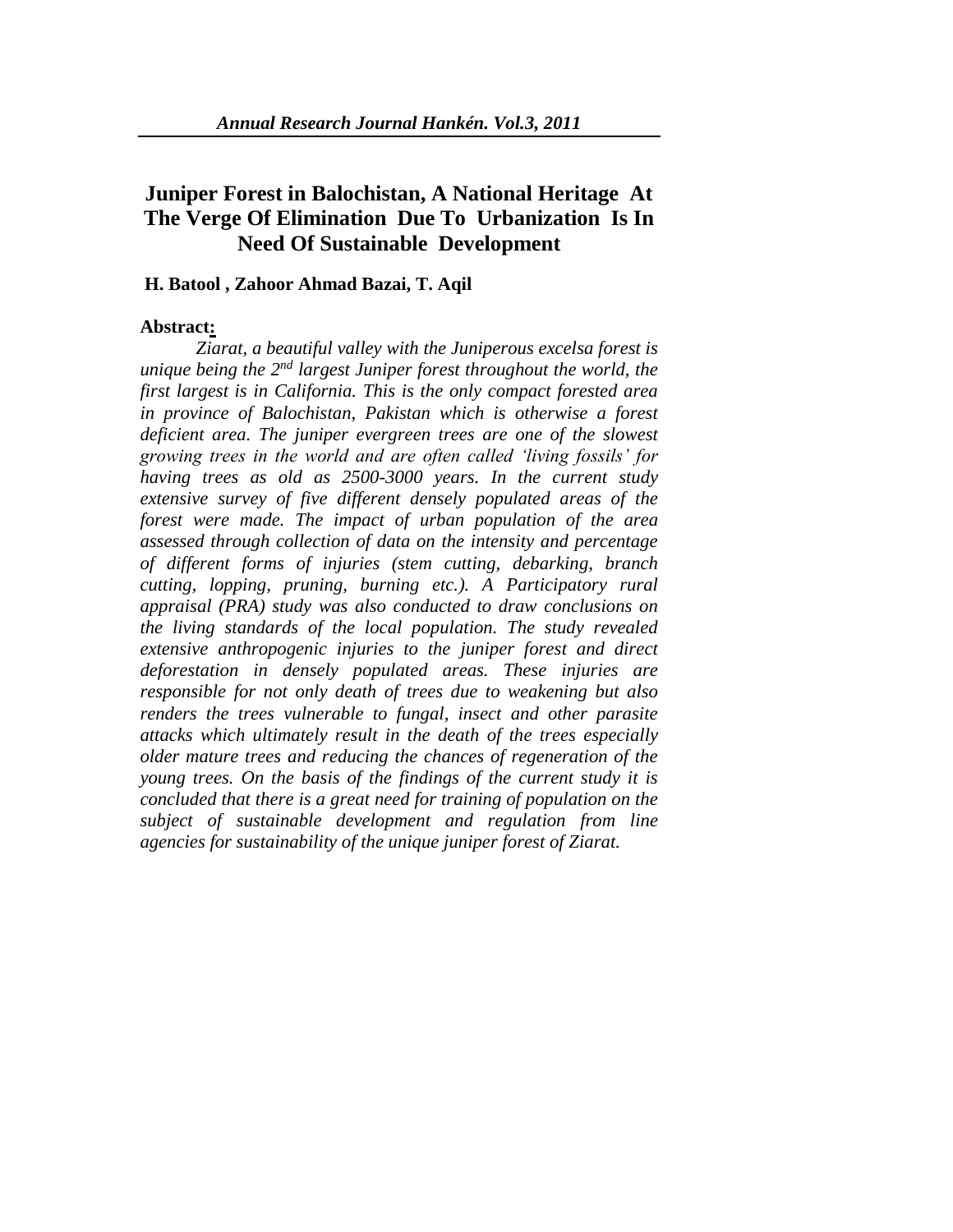### **Socio-linguistic Contact and the Providence of the Balochi Language in Modern Times**

#### **Hamid Ali Baloch**

#### *Abstract:*

*The Balochi language is spoken in many countries of the world and it has socio-linguistic contacts with the other native languages. In the modern times, Balochi is to contact with Persian, Arabic, Pashto, Turkmen, Sindhi, Punjabi, Saraiki (Lahinda), English and other European and African languages. At the same time, the Balochi language has been influenced on the one hand and on the other hand Balochi has influenced other languages and assimilated them within it. But Balochi has been largely influenced in Iran, Afghanistan, and in the Arab countries. In Pakistan and Turkmenistan the case is different. In many areas in Balochistan, the foreigners and other native speakers have changed their language into Balochi or bilingual.*

### **The Discovery of new Archaeological Sites at the Bank of Kech River in Balochistan**

#### **Jamil Hussain Baloch**

*The land of Balochistan has produced a number of ancient cultures. These cultures have diffused together and give the oldest and first settlement in the shape of Mehrgarh civilization at Subcontinent. This region has been the cradle of civilizations for thousands of years. The archaeological sites could be found everywhere in Balochistan. Balochistan remained the gateway between the civilizations of West and East and this continued till the arrival of Arab in Sub-continent. The present culture of Balochistan is same as it was before thousands of years, except few cities. The harsh and rough land of Balochistan still has same village type culture and these cultures are unique in the World. As the geographical condition of Balochistan is very rough and harsh, but despite this characteristic, this land witnessed the rise and fall*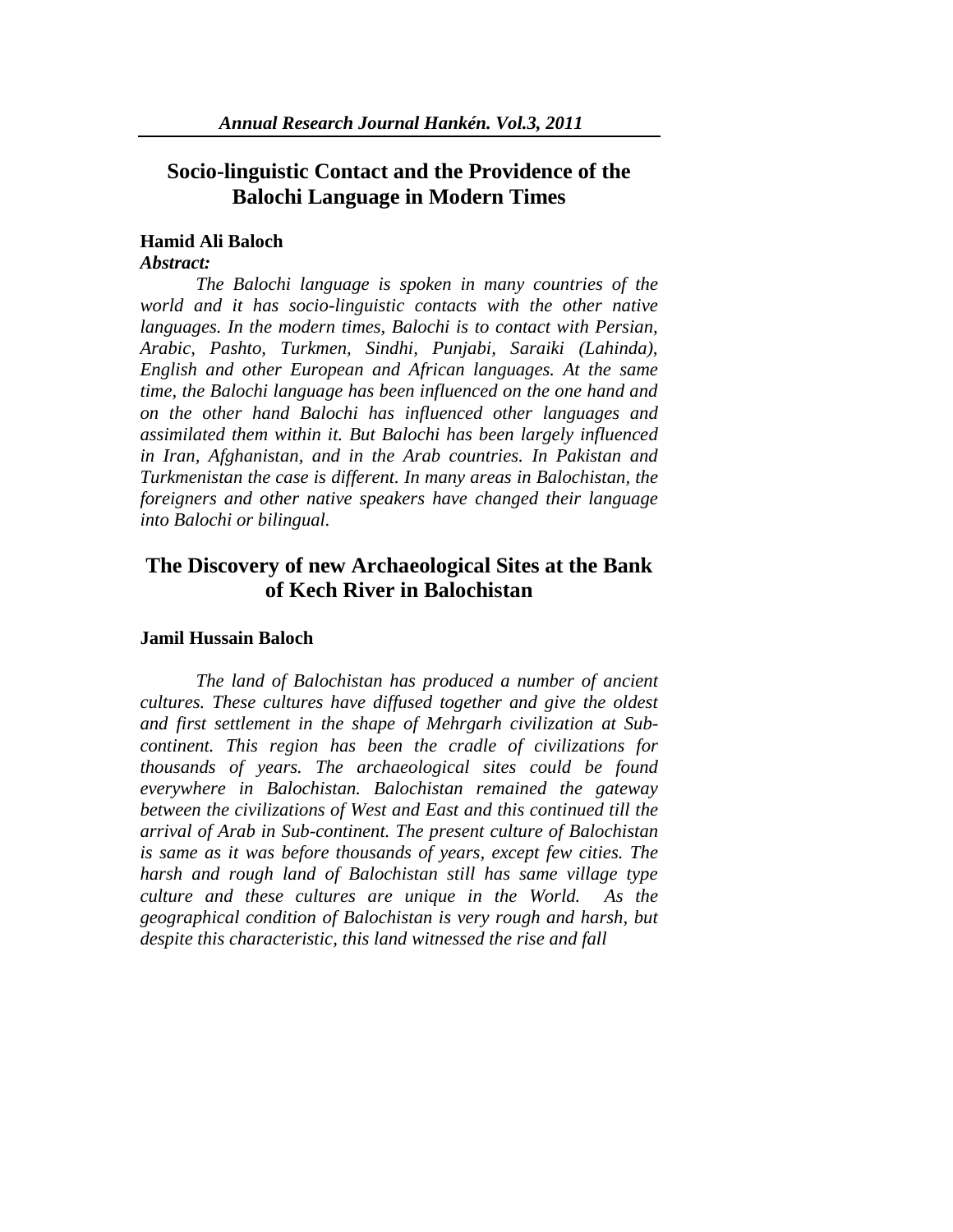*different civilizations throughout the World. This is the reason that every time new archaeological material of Balochistan compels the scholars to give new theories or previous one revised. However, the French Archaeological led by Dr. Jean-Francois Jarrige carried out eleventh season excavation in Mehrgarh Balochistan to established sequence from Neolithic time to the immediate aftermath of Harappa culture. After Carbon dating Mehrgarh became one of the oldest civilizations of the world with both domestication of animal and plants. The excavation of Mehrgarh established the chronology of South Asia. Different missions from abroad and Pakistan carried out excavation, survey and field work in Balochistan but there are number of sites waiting for survey and excavation.*

بالاچ وِقصّہءِ تاریخی پُشدر ش بالاچ ً وقصّہ ءِ تاریخی پُشد بوہیر گلا کچی

#### *Abstract:*

*Bálách Górgéj has been a legend and epic hero in the Baloch History. His Heroic efforts have animated the epic poetry of the Balochi language. A chunk of Baloch historians has written about the life-history, bravery and modus operandi of his revenge to his enemies. Bálách Górgéj was an outstanding poet of his time. His poetry was preserved by the contemporary people and minstrels and transferred it to other generations by heart. The documents what we have received today about the life-history, bravery and revenge of Bálách Górgéj, are the outcome of those poetic records, which were carried out by the historians time by time.*

*This paper illustrates a thorough sketch of the legendary life of Bálách of the Górgéj clan of seventeenth century. It is also found out that how Bálách Górgéj was compelled to take revenge to his enemies.*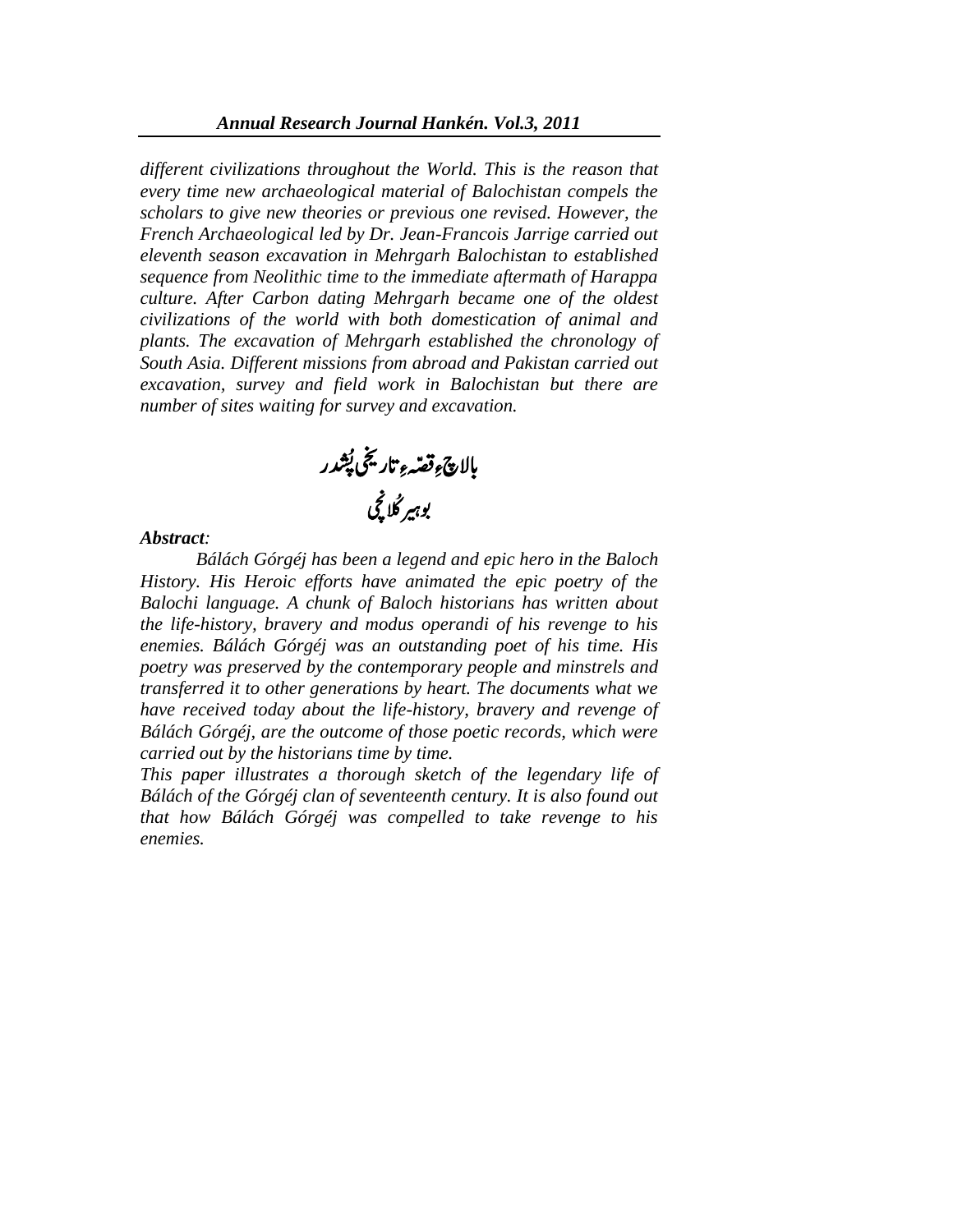ببلوچی دستونکءِ چِید گی رہند رمیح شخب رہم

#### *Abstract :*

*The Balochi lyrical poetry has completed its fifty years, and it has passed through different stages and styles. Different themes and manifestations have been penned down by the Balochi lyrical poets from the last fifty years. After a thorough study of the Balochi lyrical poetry, researchers have concluded this observation that the practice of symbolic style of Balochi lyrical poetry has been much influenced by neighboring languages. But it would be unbelievable that Balochi has taken all its styles and appearances from other next-door languages. The Baloch poets has created their own styles and practiced new symbolic forms in the Balochi lyrical poetry.* 

*This paper illustrates all aspects of symbolic styles of the Balochi lyrical poetry.* 

ناول <sub>ع</sub>ِ دیمر ئیءُ بلوچی ناول </sub>ُ<br>و ڈاکٹر عبدالصبور

#### *Abstract:*

*The tradition of fiction writing is interrelated to the promotion and progress of the literature. It's the key segment of the literature, which fixes in the form of the literature. The age of Balochi fiction writing is not old enough, but in a very short time, it has introduced an appreciable position in the Balochi literature and its quality is increasing with the passage of time.*